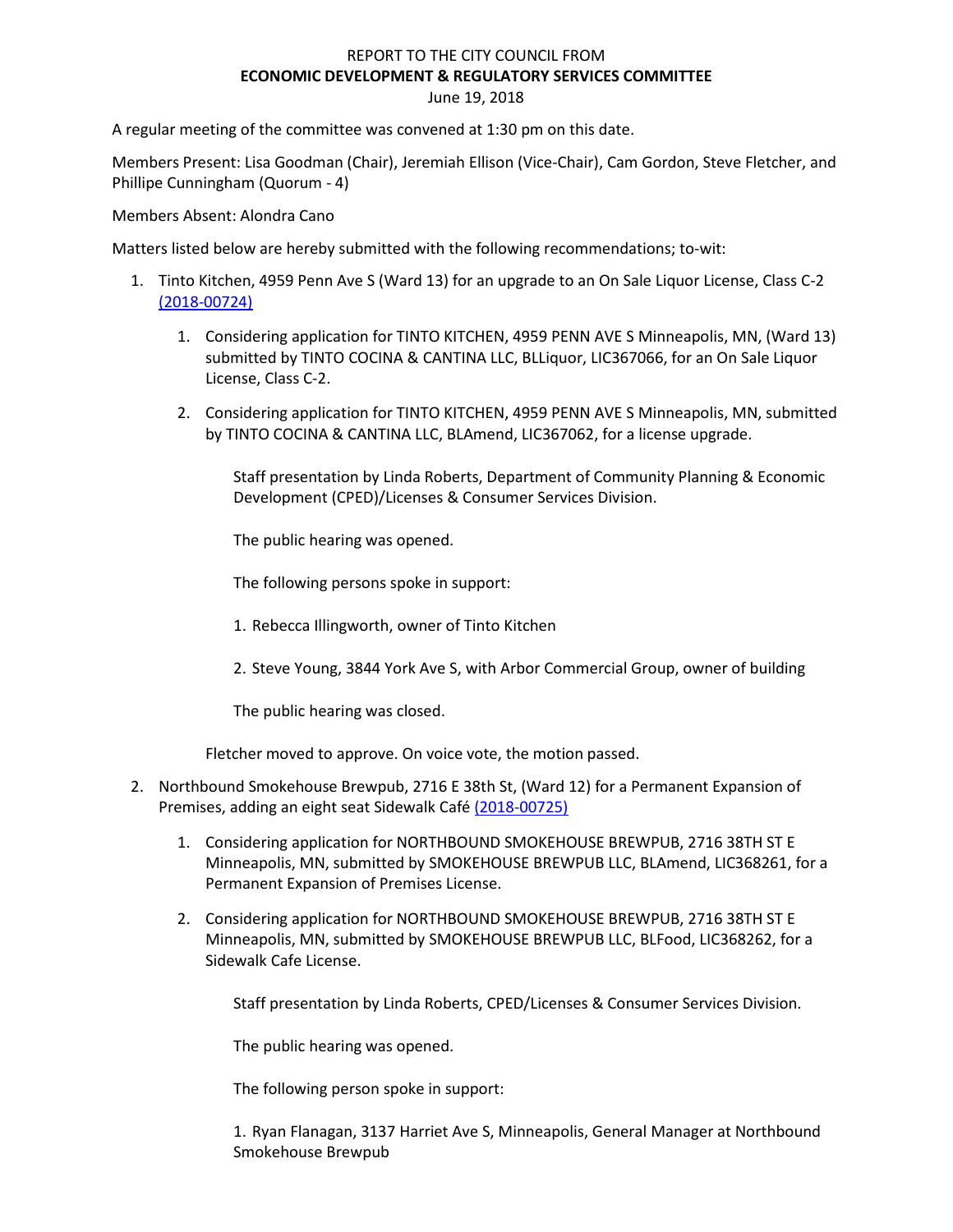The public hearing was closed.

Ellison moved to approve. On voice vote, the motion passed.

3. AC Hotel Minneapolis Downtown, 401 Hennepin Ave, Ward 3, Permanent Expansion of Premises License for an outdoor courtyard with seating for 440 and total capacity of 942 [\(2018-00726\)](https://lims.minneapolismn.gov/File/2018-00726)

> Considering application for AC HOTEL MINNEAPOLIS DOWNTOWN, 401 HENNEPIN AVE Minneapolis, MN, (Ward 3) submitted by SAGE CLIENT 265 LLC, BLAmend, LIC366808, for a Permanent Expansion of Premises License.

Staff presentation by Linda Roberts, CPED/Licenses & Consumer Services Division.

The public hearing was opened.

The following person spoke in support:

1. Brandt Irwin, with Madigan, Dahl and Harlan, on behalf of AC Hotel Minneapolis Downtown

The public hearing was closed.

Fletcher moved to approve. On voice vote, the motion passed.

4. The Lynhall, 2638 Lyndale Ave S (Ward 10) for an upgrade to an On Sale Liquor license, Class C-2 [\(2018-00727\)](https://lims.minneapolismn.gov/File/2018-00727)

> Considering application for THE LYNHALL, 2638 LYNDALE AVE S Minneapolis, MN, submitted by THE LYNHALL LLC, BLAmend, LIC366166, for an upgrade to an On Sale Liquor License, Class C-2.

Staff presentation by Linda Roberts, CPED/Licenses & Consumer Services Division.

The public hearing was opened.

The following person spoke in support:

1. Annie Spaeth, owner of The Lynhall

The public hearing was closed.

Ellison moved to approve. On voice vote, the motion passed.

### 5. Mobile food stores ordinanc[e \(2018-00550\)](https://lims.minneapolismn.gov/File/2018-00550)

Passage of Ordinance amending Title 13, Chapter 295 of the Minneapolis Code of Ordinances relating to Licenses and Business Regulations: Mobile Food Stores, amending provisions related to authorized places of sale and license requirements.

Staff presentation by Evalyn Carbrey, Minneapolis Health Department.

The public hearing was opened.

The following persons spoke in support: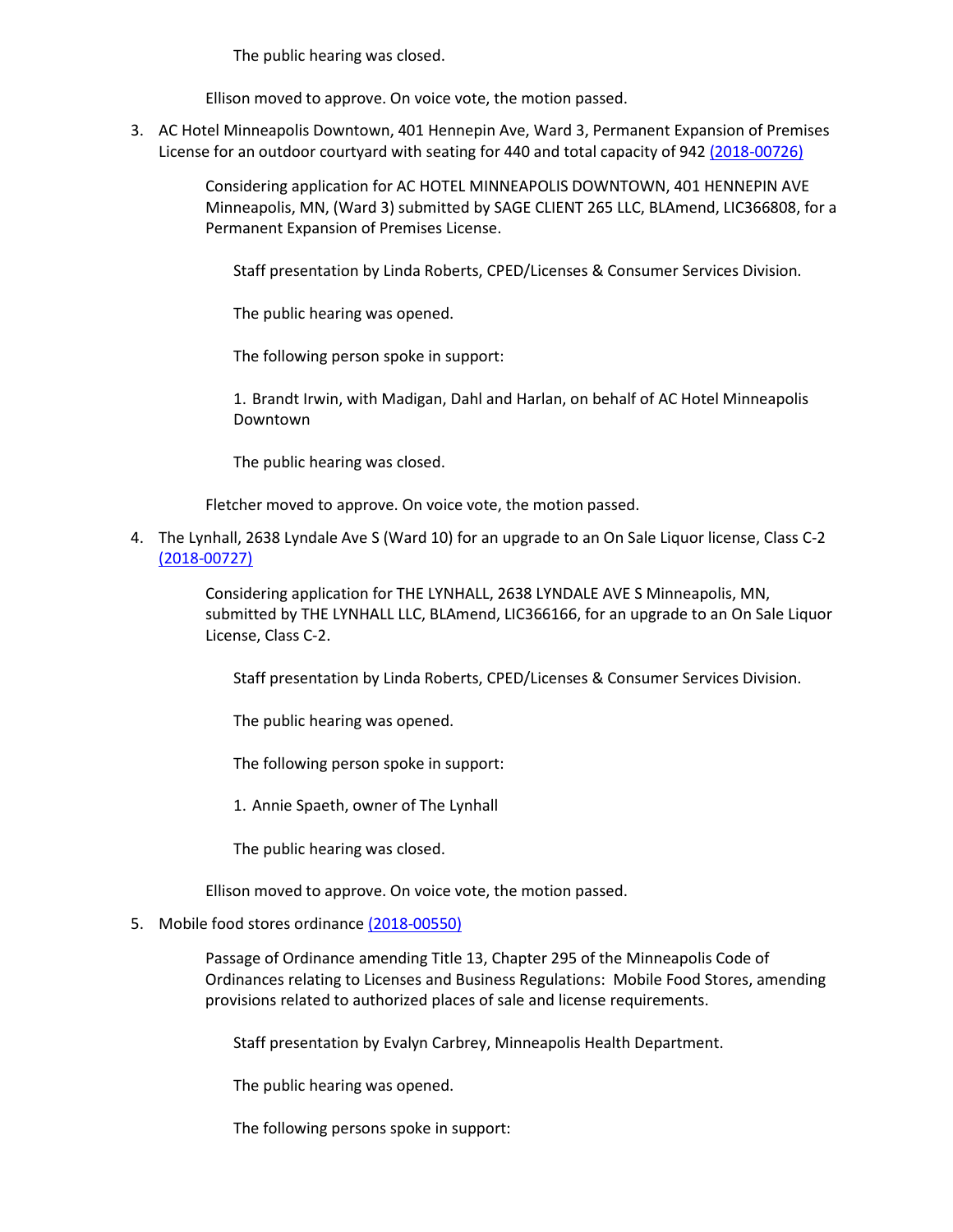1. Becky Timm, Executive Director for the Nokomis East Neighborhood Association (NENA), 4313 E 54th St, Minneapolis

2. Beth Dooley, 2322 Oliver Ave S, Minneapolis, with Homegrown Minneapolis Food Council

3. Jessica Crottal, 5746 Sander Drive, Minneapolis, board member of NENA

The public hearing was closed.

Cunningham moved to approve. On voice vote, the motion passed.

6. Property Assessed Clean Energy (PACE) financing for North Loop Campus LLC, 620 Olson Memorial Hwy [\(2018-00723\)](https://lims.minneapolismn.gov/File/2018-00723)

> Passage of Resolution adopting the assessment, levying the assessment and adopting the assessment role for PACE energy financing in the amount of \$625,000 for energy efficient equipment for North Loop Campus LLC located at 620 Olson Memorial Hwy.

Staff presentation By Becky Shaw, CPED.

The public hearing was opened. There being no persons wishing to speak, the public hearing was closed.

Ellison moved to approve. On voice vote, the motion passed.

7. Rental Dwelling License denial: 5420 44th Ave S, owner Sigita Kapaca [\(2018-00695\)](https://lims.minneapolismn.gov/File/2018-00695)

Considering the denial of the Rental Dwelling License application of Sigita Kapaca for the property located at 5420 44th Ave S, for failure to meet licensing standards pursuant to Section 244.1910 (13a & 19) of the Minneapolis Code of Ordinances.

Staff presentation by Nick Magrino, Regulatory Services, who recommended adoption of the staff Findings of Fact, Conclusions and Recommendation in its entirety and denial of the Rental Dwelling License application of Sigita Kapaca.

The hearing was opened for comment/argument by the licensee or their representative. There being no persons wishing to speak, the hearing was closed.

Goodman moved to approve the staff recommendation on item 7. On voice vote, the motion passed.

#### 8. Order to Raze and Remove Building: 2946 Taylor St NE [\(2018-00733\)](https://lims.minneapolismn.gov/File/2018-00733)

Considering adoption of the findings of the Nuisance Condition Process Review Panel (NCPRP) to uphold the Inspection Director's Order to Raze and Remove Building located at 2946 Taylor St NE, and approving demolition of the property.

Staff presentation by Joel Fussy, Assistant City Attorney, who recommended adoption of the staff recommendation to uphold the Inspection Director's Order to Raze and Remove Building, but that the action be stayed for a period of 45 days, based on terms of a potential agreement between the City and the owner, subject to the condition that the owner complete the demolition in a lawful and compliant manner.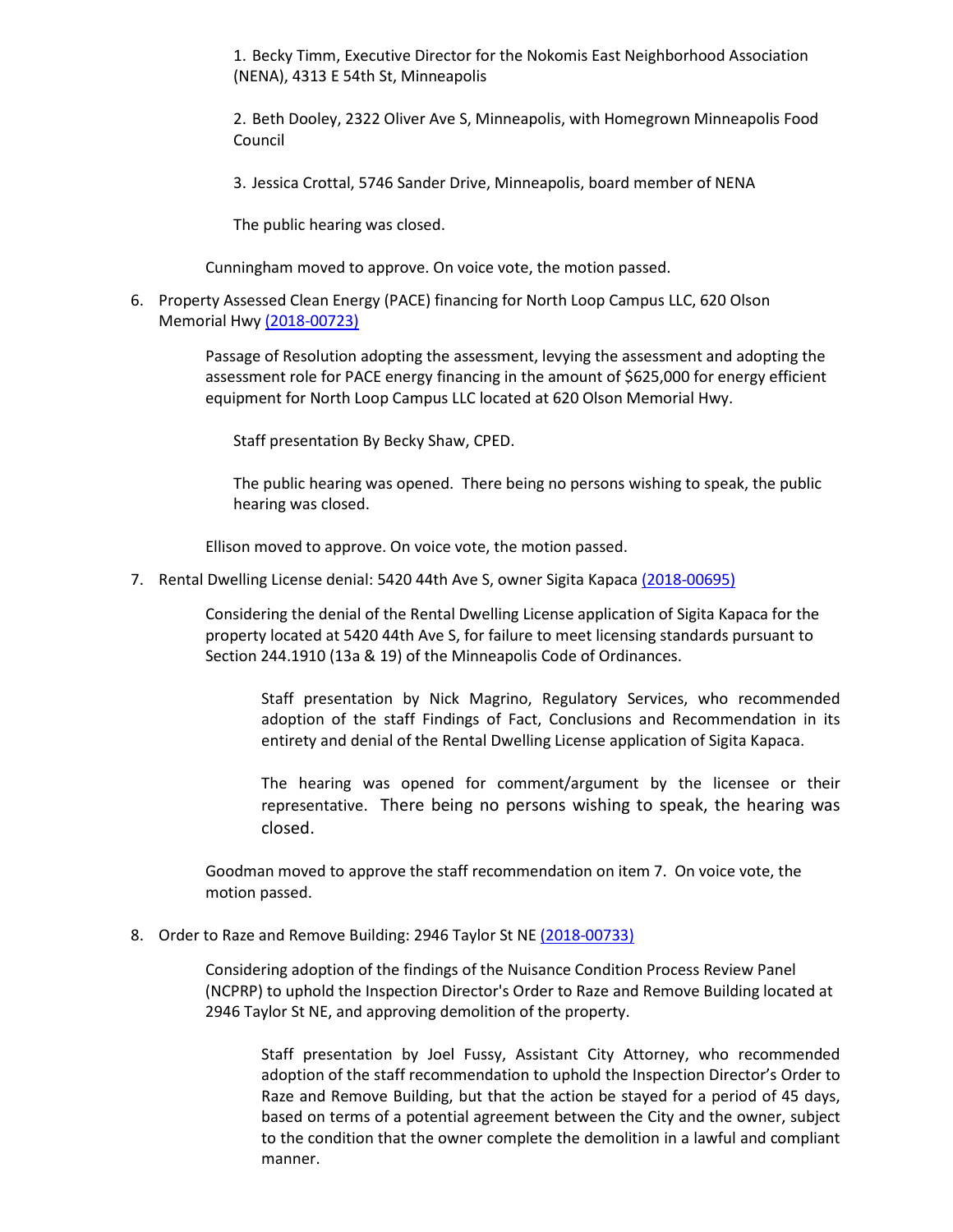The hearing was opened for comment by the licensee or their representative. The following person spoke:

1. Jeremy Charles, 201 3rd St NE, Minneapolis, owner of subject property at 2946 Taylor St NE, who stated that 30 days would be a sufficient time to demolish the property.

Joel Fussy revised his recommendation to recommend a stay for a period of 30 days, as per testimony of Mr. Charles.

Goodman moved to approve the staff recommendation to uphold the Inspection Director's Order to raze and remove the building at 2946 Taylor St NE, and approve the demolition, and to approve a stay for a period of 30 days, subject to the condition that the owner completes the demolition in a lawful and compliant manner. On voice vote, the motion passed.

- 9. Liquor license approvals for June 19, 201[8 \(2018-00720\)](https://lims.minneapolismn.gov/File/2018-00720)
	- 1. DRIFTWOOD, 4415 NICOLLET AVE Minneapolis, MN, submitted by EM COMPANY SERVICES, INC, BLAmend, LIC368164
	- 2. FRESH THYME FARMERS MARKET, 24 30TH AVE SE Minneapolis, MN, (Ward 2) submitted by LAKES VENTURE LLC, BLBeerOff, LIC367584
	- 3. B-DUBS EXPRESS, 1221 LAKE ST W Minneapolis, MN, (Ward 10) submitted by BLAZIN WINGS INC, BLLiquor, LIC367483
	- 4. B J'S LOUNGE, 229 WEST BROADWAY Minneapolis, MN, submitted by CLEARWATER PRODUCTS INC, BLAmend, LIC366688
	- 5. TRADER JOE'S, 721 WASHINGTON AVE S Minneapolis, MN, (Ward 3) submitted by TRADER JOE'S EAST INC, BLAmend, LIC367385
	- 6. HOPCAT, 435 NICOLLET MALL Minneapolis, MN, submitted by HOPCAT-MINNEAPOLIS, LLC, BLAmend, LIC367652

Goodman moved to approve. On voice vote, the motion passed.

## 10. Liquor license renewals for June 19, 201[8 \(2018-00718\)](https://lims.minneapolismn.gov/File/2018-00718)

- 1. ABLE SEEDHOUSE & BREWERY, 1121 QUINCY ST NE Minneapolis, MN, submitted by ABLE SEEDHOUSE & BREWERY, BLBrewery, LIC108098
- 2. ABLE SEEDHOUSE & BREWERY, 1121 QUINCY ST NE Minneapolis, MN, submitted by COMMON CRAFT GROUP LLC, BLBrewery, LIC108105
- 3. LAKES & LEGENDS BREWING, 1368 LASALLE AVE Minneapolis, MN, submitted by LAKES & LEGENDS BREWING LLC, BLBrewery, LIC337776
- 4. LAKES & LEGENDS BREWING, 1368 LASALLE AVE Minneapolis, MN, submitted by LAKES & LEGENDS BREWING LLC, BLBrewery, LIC337777
- 5. INDEED BREWING COMPANY, 711 15TH AVE NE Minneapolis, MN, submitted by INDEED BREWING COMPANY LLC, BLBrewery, LIC337786
- 6. INDEED BREWING COMPANY, 711 15TH AVE NE Minneapolis, MN, submitted by INDEED BREWING COMPANY LLC, BLBrewery, LIC337787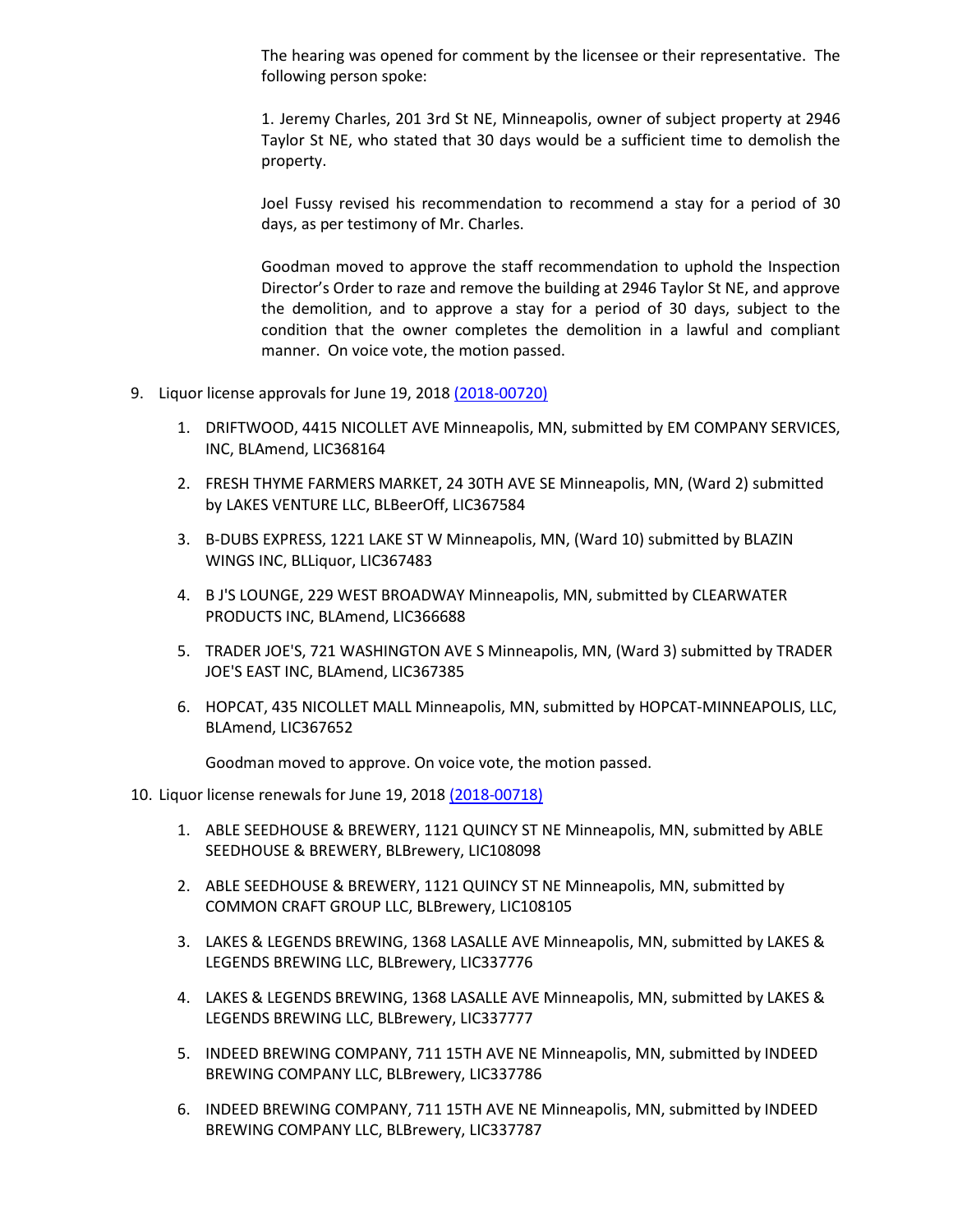- 7. NORTHBOUND SMOKEHOUSE BREWPUB, 2716 38TH ST E Minneapolis, MN, submitted by SMOKEHOUSE BREWPUB LLC, BLBrewery, LIC353670
- 8. ELEVATED BEER WINE & SPIRITS, 4135 HIAWATHA AVE Minneapolis, MN, (Ward 12) submitted by LONGFELLOW BREWING CO LLC, BLLiqOff, LIC53908
- 9. SENTYRZ LIQUOR & SUPERMARKET, 1612 2ND ST NE Minneapolis, MN, (Ward 3) submitted by WALTER SENTYRZ, BLLiqOff, LIC53920
- 10. WHOLE FOODS MARKET, 222 HENNEPIN AVE Minneapolis, MN, submitted by WHOLE FOODS MARKET GROUP INC, BLLiqOff, LIC53936
- 11. HI-LAKE LIQUORS, 2130 LAKE ST E Minneapolis, MN, (Ward 9) submitted by HK 3 CORP, BLLiqOff, LIC53947
- 12. LAKE WINE & CHEESE, 404 LAKE ST W Minneapolis, MN, (Ward 10) submitted by METRO LIQUOR WAREHOUSE INC, BLLiqOff, LIC53987
- 13. LOWRY HILL LIQUORS, 1922 HENNEPIN AVE Minneapolis, MN, (Ward 7) submitted by KJM ENTERPRISES INC, BLLiqOff, LIC53993
- 14. FRANKLIN NICOLLET LIQUOR STORE, 2012 NICOLLET AVE Minneapolis, MN, (Ward 10) submitted by E AND M FRANKLIN NICOLLET INC, BLLiqOff, LIC54007
- 15. BROADWAY LIQUOR OUTLET, 2220 WEST BROADWAY Minneapolis, MN, (Ward 5) submitted by KICK'S LIQUOR STORE INC, BLLiqOff, LIC54020
- 16. HENNEPIN LAKE LIQUORS, 1200 LAKE ST W Minneapolis, MN, (Ward 10) submitted by PHILMIK INC, BLLiqOff, LIC54027
- 17. GREENWAY LIQUOR, 105 GRANT ST W Minneapolis, MN, (Ward 7) submitted by KHOSA BEVERAGE INC, BLLiqOff, LIC54103
- 18. UPSTAIRS CIRCUS, 135 WASHINGTON AVE N Minneapolis, MN, (Ward 3) submitted by UPSTAIRS CIRCUS MPLS LLC, BLLiquor, LIC351138
- 19. RED COW, 2626 HENNEPIN AVE Minneapolis, MN, (Ward 7) submitted by DOUBLE BLACK DIAMOND INC, BLLiquor, LIC351951
- 20. WEDGE TABLE, 2412 NICOLLET AVE Minneapolis, MN, (Ward 10) submitted by TWIN CITIES CO-OP PARTNERS INC, BLLiquor, LIC353420
- 21. HOPCAT, 435 NICOLLET MALL Minneapolis, MN, (Ward 3) submitted by HOPCAT-MINNEAPOLIS, LLC, BLLiquor, LIC353523
- 22. ASIAN TASTE, 1400 NICOLLET AVE Minneapolis, MN, (Ward 7) submitted by HUA LONG INC, BLLiquor, LIC353909
- 23. THE LORING, 327 14TH AVE SE Minneapolis, MN, (Ward 3) submitted by NYMAN RESTAURANTS LLC, BLLiquor, LIC353967
- 24. UPTOWN LOTUS, 2841 HENNEPIN AVE Minneapolis, MN, (Ward 10) submitted by UPTOWN LOTUS LLC, BLLiquor, LIC355017
- 25. WAKAME SUSHI & ASIAN BISTRO, 3070 EXCELSIOR BLVD Minneapolis, MN, (Ward 13) submitted by G AND A DAFA INC, BLLiquor, LIC75240
- 26. BUNKER'S, 761 WASHINGTON AVE N Minneapolis, MN, (Ward 3) submitted by I AND E INC, BLLiquor, LIC75515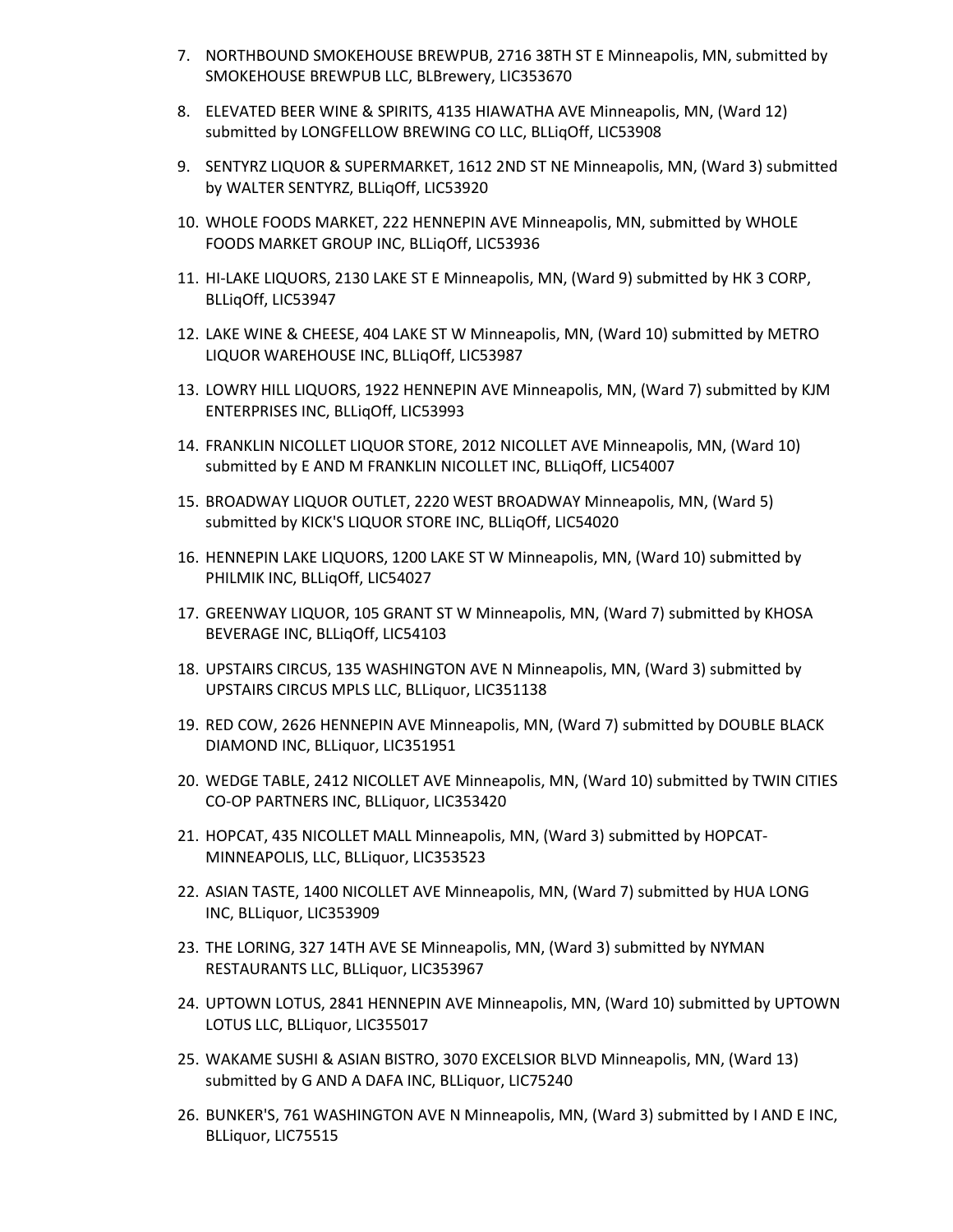- 27. BROTHERS, 430 1ST AVE N Minneapolis, MN, (Ward 3) submitted by BROTHERS OF MINNEAPOLIS INC, BLLiquor, LIC75630
- 28. MR STEVENS SNUGGERY, 2027 2ND ST N Minneapolis, MN, (Ward 5) submitted by DONNY DIRK'S INC, BLLiquor, LIC75771
- 29. MILL CITY MUSEUM, 704 2ND ST S Minneapolis, MN, (Ward 3) submitted by MINNESOTA HISTORICAL SOCIETY, BLLiquor, LIC75850
- 30. EXCHANGE NIGHTCLUB/ALIBI LOUNGE, 10 5TH ST S Minneapolis, MN, (Ward 3) submitted by THE UNDERGROUND LLC, BLLiquor, LIC75881
- 31. COWBOY SLIMS, 1430 LAGOON AVE Minneapolis, MN, (Ward 10) submitted by THE AFTER MIDNIGHT GROUP X LLC, BLLiquor, LIC75992
- 32. NORTHBOUND SMOKEHOUSE BREWPUB, 2716 38TH ST E Minneapolis, MN, (Ward 12) submitted by SMOKEHOUSE BREWPUB LLC, BLLiquor, LIC75995
- 33. NORTHEAST YACHT CLUB, 801 MARSHALL ST NE Minneapolis, MN, (Ward 3) submitted by PARKER INVESTMENTS INC, BLLiquor, LIC76028
- 34. NICOS TACOS, 2516 HENNEPIN AVE Minneapolis, MN, (Ward 7) submitted by JANS ENTERPRISES INC, BLLiquor, LIC76220
- 35. WHITEY'S WORLD FAMOUS SALOON, 400 HENNEPIN AVE E Minneapolis, MN, (Ward 3) submitted by LARGO ENTERPRISES INC, BLLiquor, LIC76235
- 36. STADIUM BAR & GRILL, 207 WASHINGTON AVE N Minneapolis, MN, (Ward 3) submitted by STADIUM PIZZA AND DINER LLC, BLLiquor, LIC76253
- 37. CREATE CATERING & CONSULTING, 1121 JACKSON ST NE Minneapolis, MN, (Ward 1) submitted by CREATE CATERING & CONSULTING LLC, BLLiquor, LIC76307
- 38. UPTOWN THEATRE, 2906 HENNEPIN AVE Minneapolis, MN, (Ward 7) submitted by CINEMA BEVERAGES HOLDING CO LLC, BLLiquor, LIC76361
- 39. LOEWS MINNEAPOLIS HOTEL, 601 1ST AVE N Minneapolis, MN, (Ward 3) submitted by LOEWS MH OPERATING COMPANY LLC, BLLiquor, LIC76365
- 40. STUB & HERBS, 227 OAK ST SE Minneapolis, MN, (Ward 2) submitted by STERBS DEVELOPMENT LLC, BLLiquor, LIC76480
- 41. BARRIO, 925 NICOLLET MALL Minneapolis, MN, (Ward 7) submitted by TORO RESTAURANT LLC, BLLiquor, LIC76528
- 42. LITTLE TIJUANA CAFE, 17 26TH ST E Minneapolis, MN, (Ward 10) submitted by LITTLE TIJUANA RESTAURANT INC, BLLiquor, LIC76765
- 43. ATLAS RESTAURANT, 200 6TH ST S Minneapolis, MN, (Ward 7) submitted by ATLAS RESTAURANTS LLC, BLLiquor, LIC77408
- 44. BETTY DANGERS COUNTRY CLUB, 2501 MARSHALL ST NE Minneapolis, MN, (Ward 1) submitted by BETTY DANGERS COUNTRY CLUB, BLLiquor, LIC77428
- 45. CORNER BAR (THE), 1501 WASHINGTON AVE S Minneapolis, MN, (Ward 6) submitted by FH BILL INC, BLLiquor, LIC77439
- 46. ERIK THE RED, 601 CHICAGO AVE Minneapolis, MN, (Ward 6) submitted by EMPIRE HOSPITALITY LLC, BLLiquor, LIC77459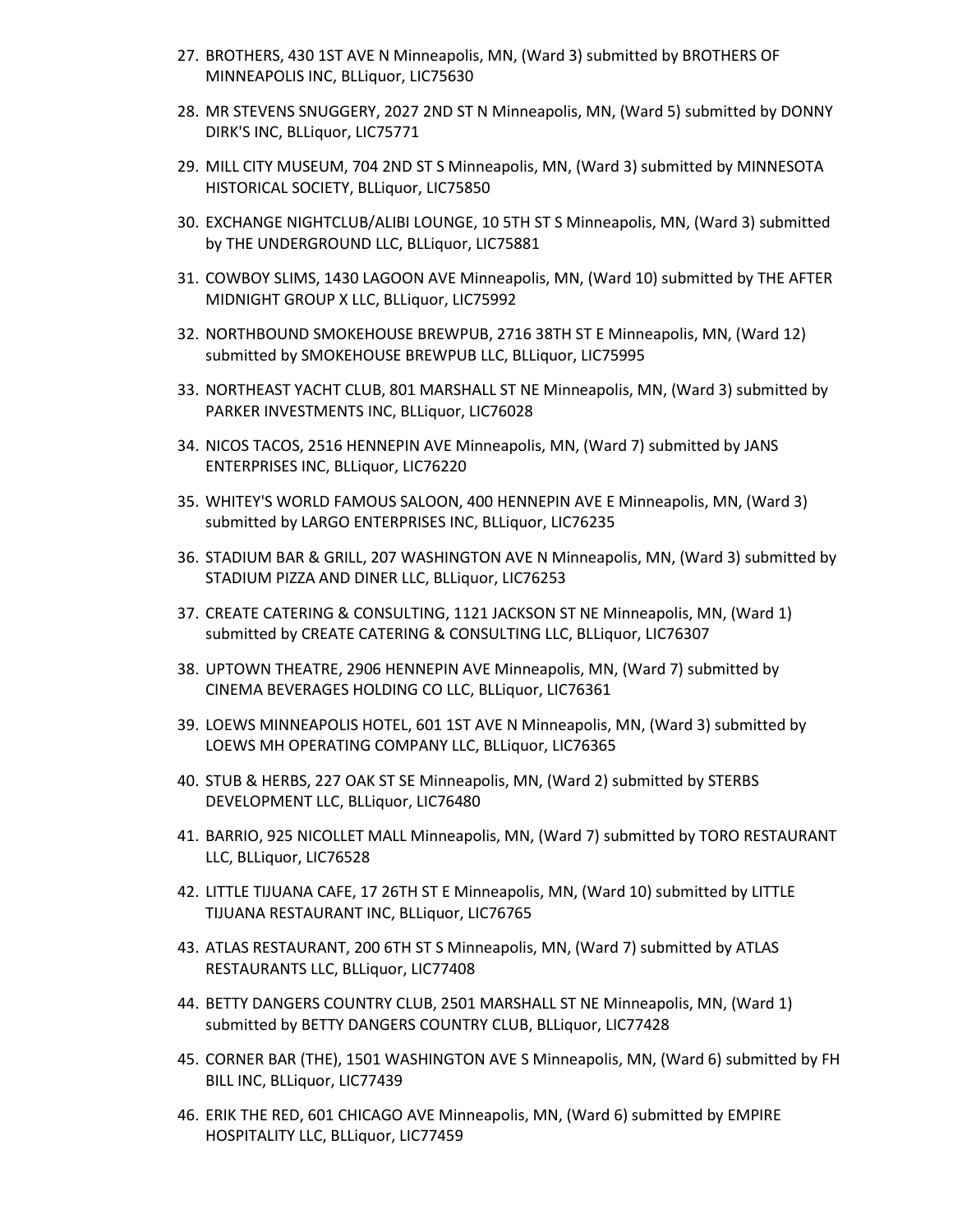- 47. TOWN HALL LANES, 5019 34TH AVE S Minneapolis, MN, (Ward 12) submitted by TOWN HALL LANES LLC, BLLiquor, LIC77480
- 48. LEE'S LIQUOR LOUNGE/BAR, 101 GLENWOOD AVE Minneapolis, MN, (Ward 5) submitted by LEE'S LIQUOR LOUNGE LLC, BLLiquor, LIC77484
- 49. LYNDALE (THE), 2937 LYNDALE AVE S Minneapolis, MN, (Ward 10) submitted by CAPITAL RUNNER LLC, BLLiquor, LIC77501
- 50. SUSHI TANGO, 3001 HENNEPIN AVE Minneapolis, MN, (Ward 10) submitted by THAO BROTHERS LLC, BLLiquor, LIC77531
- 51. EGGY'S, 120 14TH ST W Minneapolis, MN, (Ward 7) submitted by EGGY'S LPM LLC, BLLiquor, LIC77626
- 52. RUSTY TACO, 522 HENNEPIN AVE E Minneapolis, MN, (Ward 3) submitted by FRANK TRUCK LLC, BLLiquor, LIC77680
- 53. MINNESOTA SPORTS FACILITIES AUTHORITY, 401 CHICAGO AVE Minneapolis, MN, (Ward 3) submitted by MINNESOTA SPORTS FACILITIES AUTHORITY, BLLiquor, LIC77742
- 54. BAR FLY, 711 HENNEPIN AVE Minneapolis, MN, (Ward 7) submitted by FOOD AND DRINK INC, BLLiquor, LIC77890
- 55. RED DRAGON, 2116 LYNDALE AVE S Minneapolis, MN, (Ward 10) submitted by PHILIP WONG INC, BLLiquor, LIC77954
- 56. MAYSLACKS POLKA LOUNGE, 1428 4TH ST NE Minneapolis, MN, (Ward 3) submitted by TM ENTITIES LLC, BLLiquor, LIC77989
- 57. ZEN BOX IZAKAYA, 602 WASHINGTON AVE S Minneapolis, MN, (Ward 3) submitted by ZB RESTAURANT GROUP LLC, BLLiquor, LIC78009
- 58. DARBAR INDIA GRILL, 1221 LAKE ST W Minneapolis, MN, (Ward 10) submitted by DARBAR INDIA GRILL INC, BLLiquor, LIC78013
- 59. RUTH'S CHRIS STEAKHOUSE, 920 2ND AVE S Minneapolis, MN, (Ward 7) submitted by RCSH OPERATIONS INC, BLLiquor, LIC78033
- 60. RARE, 615 2ND AVE S Minneapolis, MN, (Ward 7) submitted by LTF RESTAURANT CO LLC, BLLiquor, LIC78052
- 61. FREMONT, 1300 LAGOON AVE Minneapolis, MN, (Ward 10) submitted by LAST COWBOY LLC, BLLiquor, LIC78066
- 62. MAYA CUISINE, 1840 CENTRAL AVE NE Minneapolis, MN, (Ward 1) submitted by MAYA AUTHENTIC MEXICAN FOOD LLC, BLLiquor, LIC78098
- 63. DARBY'S PUB & GRILL, 401 3RD ST N Minneapolis, MN, (Ward 3) submitted by MARKUS 1 LLC, BLLiquor, LIC78196
- 64. COPPER HEN CAKERY, 2515 NICOLLET AVE Minneapolis, MN, (Ward 10) submitted by THE COPPER HEN CAKERY LLC, BLLiquor, LIC78297
- 65. ALOFT HOTEL MINNEAPOLIS, 900 WASHINGTON AVE S Minneapolis, MN, (Ward 3) submitted by 900 WASHINGTON HOTEL LLC, BLLiquor, LIC78303
- 66. DECO CATERING, 2917 BRYANT AVE S Minneapolis, MN, (Ward 10) submitted by FIVE DECO LLC, BLLiquor, LIC78493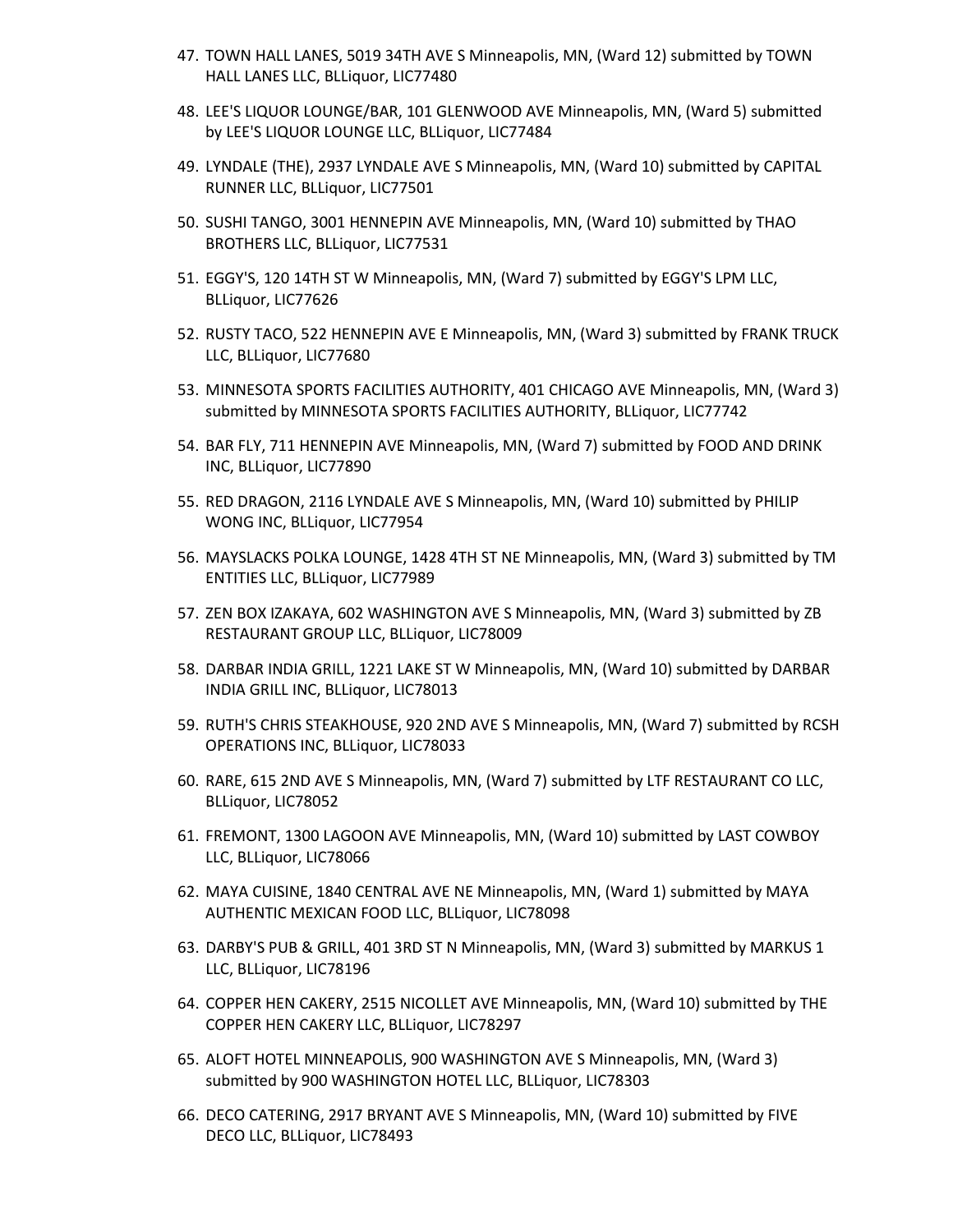- 67. BAR LUCHADOR, 825 WASHINGTON AVE SE Minneapolis, MN, (Ward 2) submitted by BAR LUCHADOR LLC, BLLiquor, LIC78661
- 68. CAFE & BAR LURCAT, 1624 HARMON PL Minneapolis, MN, (Ward 7) submitted by LURCAT LLC, BLLiquor, LIC78783
- 69. RINATA, 2451 HENNEPIN AVE Minneapolis, MN, (Ward 10) submitted by AMOR AND JON INC, BLLiquor, LIC78799
- 70. JOINT CABOOSE OPERATIONS LLC, 913 CEDAR AVE S Minneapolis, MN, (Ward 6) submitted by JOINT CABOOSE OPERATIONS LLC, BLLiquor, LIC78816
- 71. AL VENTO, 5001 34TH AVE S Minneapolis, MN, (Ward 12) submitted by AL VENTO INC, BLLiquor, LIC79041
- 72. PIZZA HUT #31298, 1101 HENNEPIN AVE Minneapolis, MN, (Ward 7) submitted by MUY PIZZA MINNESOTA LLC, BLLiquor, LIC79279
- 73. GASTHOF ZUR GEMUTLICHKEIT, 2300 UNIVERSITY AVE NE Minneapolis, MN, (Ward 3) submitted by GZG ACQUISITION COMPANY LLC, BLLiquor, LIC79419
- 74. SPORTYS PUB & GRILL, 2124 COMO AVE SE Minneapolis, MN, (Ward 2) submitted by T AND C RESTAURANT CONCEPTS INC, BLLiquor, LIC79437
- 75. EL NUEVO RODEO, PARAISO LOUNGE, 27 EVENT, 2709 LAKE ST E Minneapolis, MN, (Ward 2) submitted by MIDWEST LATINO ENT AND TALENT INC, BLLiquor, LIC79453
- 76. ADDIS ABABA ETHIOPIAN RESTAURANT AND BAR, 2713 LAKE ST E Minneapolis, MN, (Ward 2) submitted by ALEMAYEHU ENTERPRISES LLC, BLLiquor, LIC79465
- 77. ELSIE'S, 729 MARSHALL ST NE Minneapolis, MN, (Ward 3) submitted by TUTTLE INC, BLLiquor, LIC79534
- 78. EAGLEBOLTBAR, 515 WASHINGTON AVE S Minneapolis, MN, (Ward 3) submitted by SCREAMING TRIANGLE LLC, BLLiquor, LIC79556
- 79. YOUNG JONI, 165 13TH AVE NE Minneapolis, MN, (Ward 3) submitted by PIZZERIA LOLA NE LLC, BLLiquor, LIC79662
- 80. ITS GREEK TO ME, 626 LAKE ST W Minneapolis, MN, (Ward 10) submitted by NATDA CORP, BLLiquor, LIC79738
- 81. CUZZY'S GRILL & BAR, 507 WASHINGTON AVE N Minneapolis, MN, (Ward 3) submitted by CUZZY'S INC, BLLiquor, LIC79756
- 82. GALE MANSION, 2115 STEVENS AVE Minneapolis, MN, (Ward 10) submitted by MPLS BRANCH AMER ASSN OF UNIVERSITY WOMEN, BLLiquor, LIC79788
- 83. THRIVE AT LIFE TIME, 600 1ST AVE N Minneapolis, MN, (Ward 3) submitted by LTF CLUB OPERATIONS CO INC, BLLiquor, LIC79808
- 84. PENINSULA MALAYSIAN CUISINE, 2608 NICOLLET AVE Minneapolis, MN, (Ward 10) submitted by PENINSULA CUISINE INC, BLLiquor, LIC79840
- 85. CAPITAL GRILLE OF MINNEAPOLIS #8010, 801 HENNEPIN AVE Minneapolis, MN, (Ward 7) submitted by CAPITAL GRILLE HOLDINGS INC, BLLiquor, LIC79868
- 86. THE SHERIDAN ROOM, 337 13TH AVE NE Minneapolis, MN, (Ward 3) submitted by 337 LLC, BLLiquor, LIC79922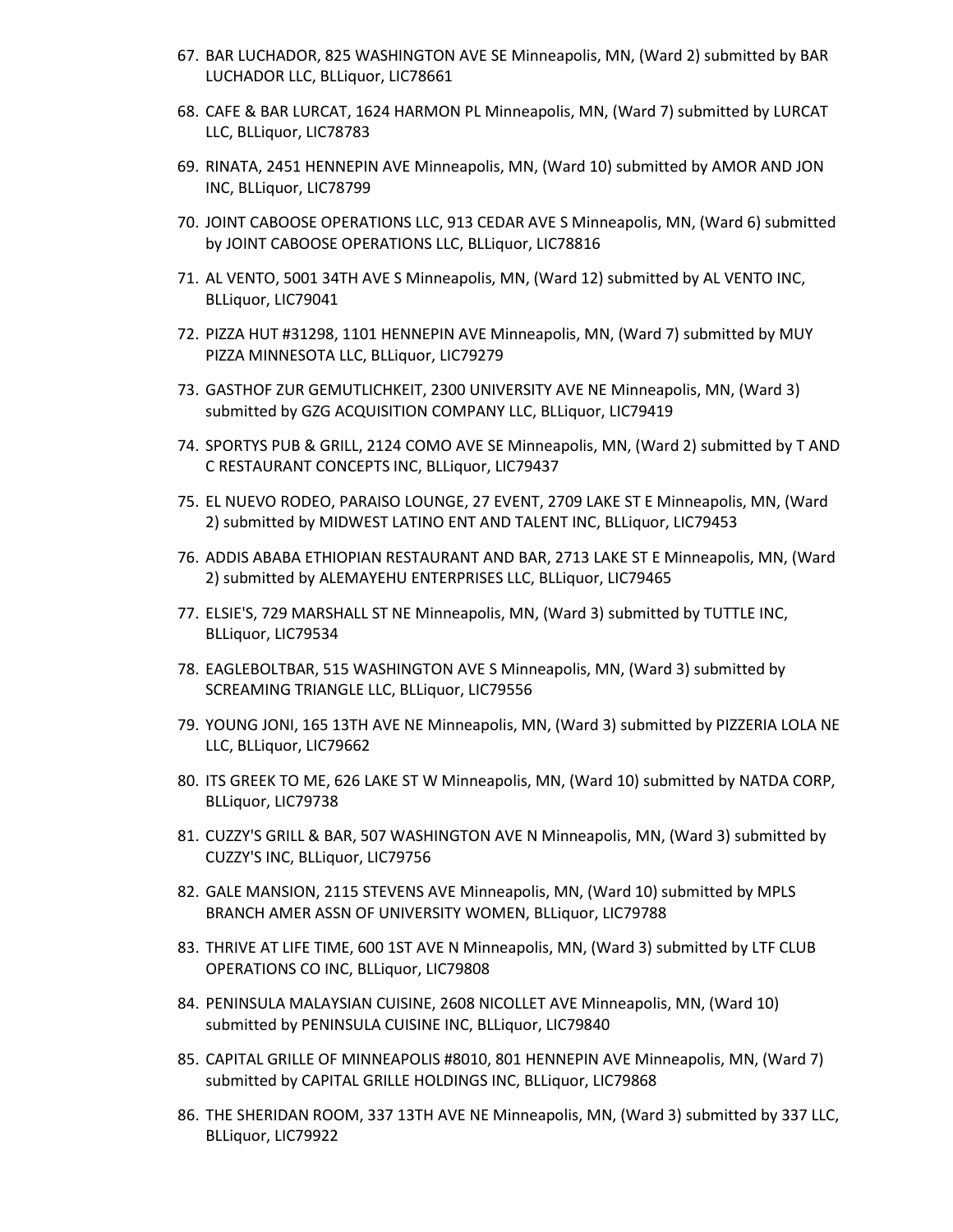- 87. DOWNTOWN CABARET, 115 4TH ST S Minneapolis, MN, (Ward 7) submitted by RCI DINING SERVICES MN (4TH STREET) INC, BLLiquor, LIC79933
- 88. JAMES BALLENTINE VFW POST 246, 2916 LYNDALE AVE S Minneapolis, MN, (Ward 10) submitted by BALLENTINE V F W POST 246, BLLiquor, LIC80081
- 89. THE BACHELOR FARMER RESTAURANT/MARVEL BA, 200 1ST ST N Minneapolis, MN, (Ward 3) submitted by NORTH FIRST HOSPITALITY LLC, BLLiquor, LIC80133
- 90. BRASS RAIL, 422 HENNEPIN AVE Minneapolis, MN, (Ward 3) submitted by RAIL MINNEAPOLIS LLC, BLLiquor, LIC80175
- 91. HEXAGON, 2600 27TH AVE S Minneapolis, MN, (Ward 2) submitted by HEXAGON INC, BLLiquor, LIC80195
- 92. MANSION AT UPTOWN & THE VAULT AT MANSION, 2901 HENNEPIN AVE Minneapolis, MN, (Ward 10) submitted by UPTOWN HOSPITALITY INC, BLLiquor, LIC80252
- 93. D'AMICO CATERING AT CALHOUN BEACH CLUB, 2925 DEAN PKWY Minneapolis, MN, (Ward 7) submitted by D'AMICO CATERING LLC, BLLiquor, LIC80274
- 94. BAR LA GRASSA, 800 WASHINGTON AVE N Minneapolis, MN, (Ward 3) submitted by BAR LA GRASSA LLC, BLLiquor, LIC80278
- 95. MERCY DINING ROOM & BAR, 901 HENNEPIN AVE Minneapolis, MN, (Ward 7) submitted by MARIN HOSPITALITY CORPORATION, BLLiquor, LIC80323
- 96. DOMO GASTRO, 1032 3RD AVE NE Minneapolis, MN, (Ward 3) submitted by NEW FOOD ORDER LLC, BLLiquor, LIC80336
- 97. RUNYONS, 107 WASHINGTON AVE N Minneapolis, MN, (Ward 3) submitted by MICHAEL ANTHONY INC, BLLiquor, LIC80363
- 98. LAKE & IRVING RESTAURANT & BAR, 1513 LAKE ST W Minneapolis, MN, (Ward 10) submitted by LAKE AND IRVING VENTURES LLC, BLLiquor, LIC80413
- 99. FINE LINE MUSIC CAFE & EVENT CENTER, 318 1ST AVE N Minneapolis, MN, (Ward 3) submitted by ELITE HOSPITALITY GROUP INC, BLLiquor, LIC80480
- 100. MONARCH MINNEAPOLIS, 322 1ST AVE N Minneapolis, MN, (Ward 3) submitted by MONARCH 10 LLC, BLLiquor, LIC80482
- 101. POG MAHONES, 903 WASHINGTON AVE S Minneapolis, MN, (Ward 3) submitted by BLARNEY II INC, BLLiquor, LIC80495
- 102. SANCTUARY RESTAURANT, 903 WASHINGTON AVE S Minneapolis, MN, (Ward 3) submitted by SANCTUARY RESTAURANT LLC, BLLiquor, LIC80497
- 103. DONG HAE KOREAN GRILL & SUSHI, 251 1ST AVE N Minneapolis, MN, (Ward 3) submitted by DONG HAE KOREAN GRILL AND SUSHI LLC, BLLiquor, LIC80564
- 104. RADISSON BLU MINNEAPOLIS DOWNTOWN, 35 7TH ST S Minneapolis, MN, (Ward 7) submitted by RB MINNEAPOLIS MANAGEMENT LLC, BLLiquor, LIC80703
- 105. EASTSIDE EAT AND DRINK, 305 WASHINGTON AVE S Minneapolis, MN, submitted by 301 WASHINGTON LLC, BLLiquor, LIC80731

Goodman moved to approve. On voice vote, the motion passed.

11. Business license approvals for June 19, 2018 [\(2018-00719\)](https://lims.minneapolismn.gov/File/2018-00719)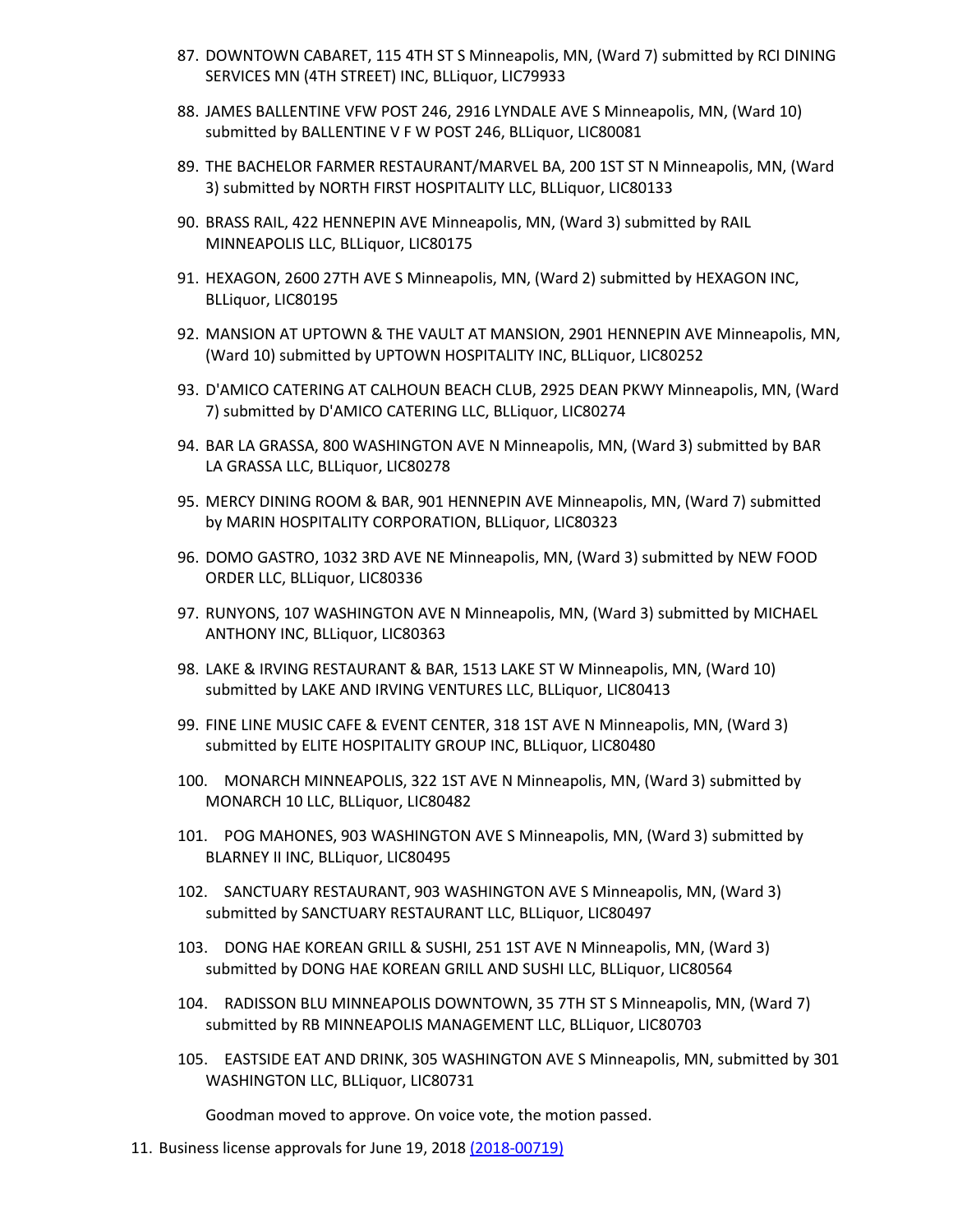B-DUBS EXPRESS, 1221 LAKE ST W Minneapolis, MN, submitted by BLAZIN WINGS INC, BLFood, LIC367508

Goodman moved to approve. On voice vote, the motion passed.

- 12. Business license renewals for June 19, 2018 [\(2018-00722\)](https://lims.minneapolismn.gov/File/2018-00722)
	- 1. JUBA COFFEE, 2927 LAKE ST E Minneapolis, MN, submitted by JUBA COFFEE LLC, BLGeneral, LIC351376
	- 2. TACOS EL PRIMO, 1401 LAKE ST E Minneapolis, MN, submitted by TACOS EL PRIMO LLC, BLGeneral, LIC353847
	- 3. UPTOWN LOTUS, 2841 HENNEPIN AVE Minneapolis, MN, submitted by UPTOWN LOTUS LLC, BLGeneral, LIC355855
	- 4. LEANING TOWER OF PIZZA, 2324 LYNDALE AVE S Minneapolis, MN, submitted by BB AND D INC, BLGeneral, LIC70184
	- 5. CUB FOODS #1693, 1104 LAGOON AVE Minneapolis, MN, submitted by SUPERVALU INC, BLGeneral, LIC70215
	- 6. WILLIAMS UPTOWN PUB & PEANUT BAR, 2911 HENNEPIN AVE Minneapolis, MN, submitted by BRINDA-HEILICHER OF MINNEAPOLIS INC, BLGeneral, LIC70262
	- 7. LYLE'S BAR, 2021 HENNEPIN AVE Minneapolis, MN, submitted by SUMICK INC, BLGeneral, LIC70594
	- 8. IRON DOOR PUB, 3001 LYNDALE AVE S Minneapolis, MN, submitted by DJMC LLC, BLGeneral, LIC71878
	- 9. LOWRY HILL LIQUOR STORE, 1922 HENNEPIN AVE Minneapolis, MN, submitted by KJM ENTERPRISES INC, BLGeneral, LIC72113
	- 10. FRANKLIN NICOLLET LIQUORS, 2012 NICOLLET AVE Minneapolis, MN, submitted by E AND M FRANKLIN NICOLLET INC, BLGeneral, LIC72333
	- 11. HENNEPIN-LAKE LIQUORS, 1200 LAKE ST W Minneapolis, MN, submitted by PHILMIK INC, BLGeneral, LIC73075
	- 12. FRANCE 44 WINES & SPIRITS, 4351 FRANCE AVE S Minneapolis, MN, submitted by FRANCE 44 LIQUORS INC, BLGeneral, LIC73197
	- 13. SOUTH LYNDALE LIQUORS, 5300 LYNDALE AVE S Minneapolis, MN, submitted by SOUTH LYNDALE LIQUORS INC, BLGeneral, LIC73545
	- 14. CUB FOODS, 5937 NICOLLET AVE Minneapolis, MN, submitted by DIAMOND LAKE 1994 LLC, BLGeneral, LIC74119
	- 15. C C CLUB, 2600 LYNDALE AVE S Minneapolis, MN, submitted by SALEA LLC, BLGeneral, LIC74339
	- 16. M G M WINE & SPIRITS, 3058 EXCELSIOR BLVD Minneapolis, MN, submitted by MGM WINE AND SPIRITS INC, BLGeneral, LIC74403
	- 17. ROUGE AT THE LOUNGE, 411 2ND AVE N Minneapolis, MN, (Ward 3) submitted by SECURE ENTERTAINMENT LLC, BLFood, LIC63377

Goodman moved to approve. On voice vote, the motion passed.

13. Gambling license approvals for June 19, 2018 [\(2018-00721\)](https://lims.minneapolismn.gov/File/2018-00721)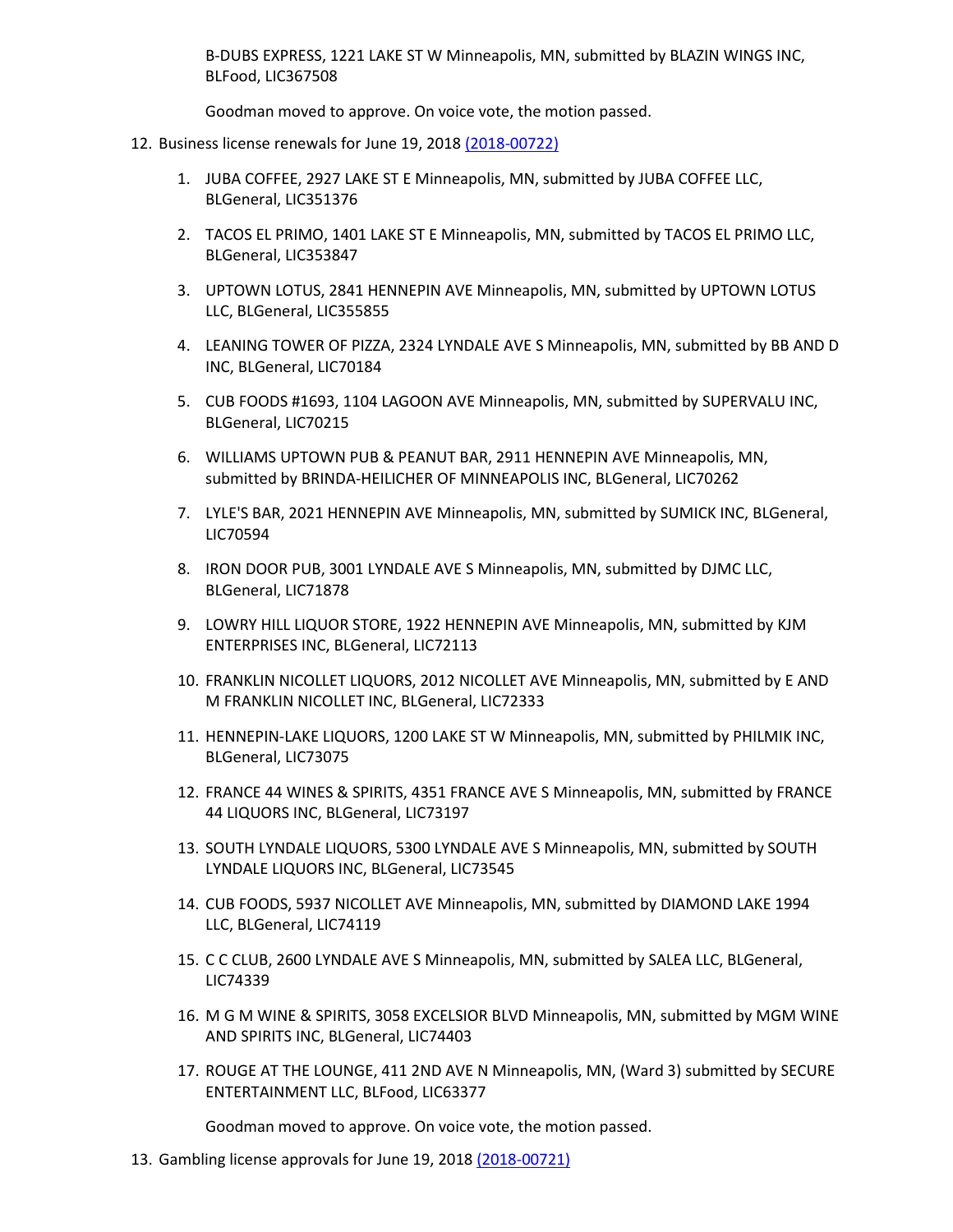- 1. HEARTWOOD MONTESSORI SCHOOL, 1500 6TH ST NE Minneapolis, MN, submitted by HEARTWOOD MONTESSORI SCHOOL, BLGeneral, LIC367698
- 2. OUR LADY OF LOURDES, 1 LOURDES PL Minneapolis, MN, submitted by OUR LADY OF LOURDES, BLGeneral, LIC367699
- 3. BE THE MATCH FOUNDATION, 225 3RD AVE S Minneapolis, MN, submitted by BE THE MATCH FOUNDATION, BLGeneral, LIC367704
- 4. AMERICAN ASSOCIATION OF SCHOOL PERSONNEL ADMIN, 30 7TH ST S Minneapolis, MN, submitted by AMERICAN ASSOCIATION OF SCHOOL PERSONNEL ADMINIST, BLGeneral, LIC367705
- 5. MINNESOTA FILM & TELEVISION BOARD, 625 2ND AVE S Minneapolis, MN, submitted by MINNESOTA FILM & TELEVISION BOARD, BLGeneral, LIC367917
- 6. Boys & Girls Club of the Twin Cities, 414 6TH AVE N Minneapolis, MN, submitted by Boys & Girls Club of the Twin Cities, BLGeneral, LIC367921
- 7. DEVIN SMITH SCHOLARSHIP FOUNDATION, 711 15TH AVE NE Minneapolis, MN, submitted by DEVIN SMITH SCHOLARSHIP FOUNDATION, BLGeneral, LIC368369
- 8. THE ALIVENESS PROJECT, 2001 LYNDALE AVE S Minneapolis, MN, submitted by THE ALIVENESS PROJECT, BLGeneral, LIC368384
- 9. MINNEAPOLIS RIVERVIEW LIONS, 4155 CEDAR AVE S Minneapolis, MN, submitted by MINNEAPOLIS RIVERVIEW LIONS, BLGeneral, LIC367706

Goodman moved to approve. On voice vote, the motion passed.

- 14. Gambling license renewals for June 19, 2018 [\(2018-00717\)](https://lims.minneapolismn.gov/File/2018-00717)
	- 1. EDISON COMMUNITY SPORTS FOUNDATION, submitted by EDISON COMMUNITY SPORTS FOUNDATION, BLGeneral, LIC68830
	- 2. EDISON COMMUNITY AND SPORTS FOUNDATION, submitted by EDISON COMMUNITY AND SPORTS FOUNDATION, BLGeneral, LIC68981
	- 3. EDISON COMMUNITY AND SPORTS FOUNDATION, submitted by EDISON COMMUNITY AND SPORTS FOUNDATION, BLGeneral, LIC69388

Goodman moved to approve. On voice vote, the motion passed.

#### 15. 514 Studios, 514 3rd Ave N (Ward3), for a Rental Hall licens[e \(2018-00743\)](https://lims.minneapolismn.gov/File/2018-00743)

Approving application for 514 STUDIOS, 514 3RD ST N Minneapolis, MN, (Ward 3) submitted by NORTH LOOP EVENT CENTER LLC, BLEnter, LIC368157, for a Rental Hall License.

Goodman moved to approve. On voice vote, the motion passed.

16. Business License Operating Conditions: BJ's Lounge, 229 W Broadway, (Ward 5) held by Clearwater Products, Inc, On Sale Liquor, Class A License with Sunday Sales (LIC368128) [\(2018-](https://lims.minneapolismn.gov/File/2018-00728) [00728\)](https://lims.minneapolismn.gov/File/2018-00728)

> Adopting the Business License Operating Conditions Agreement for B J'S LOUNGE, 229 WEST BROADWAY Minneapolis, MN, submitted by CLEARWATER PRODUCTS INC, BLAmend, LIC368128.

Goodman moved to approve. On voice vote, the motion passed.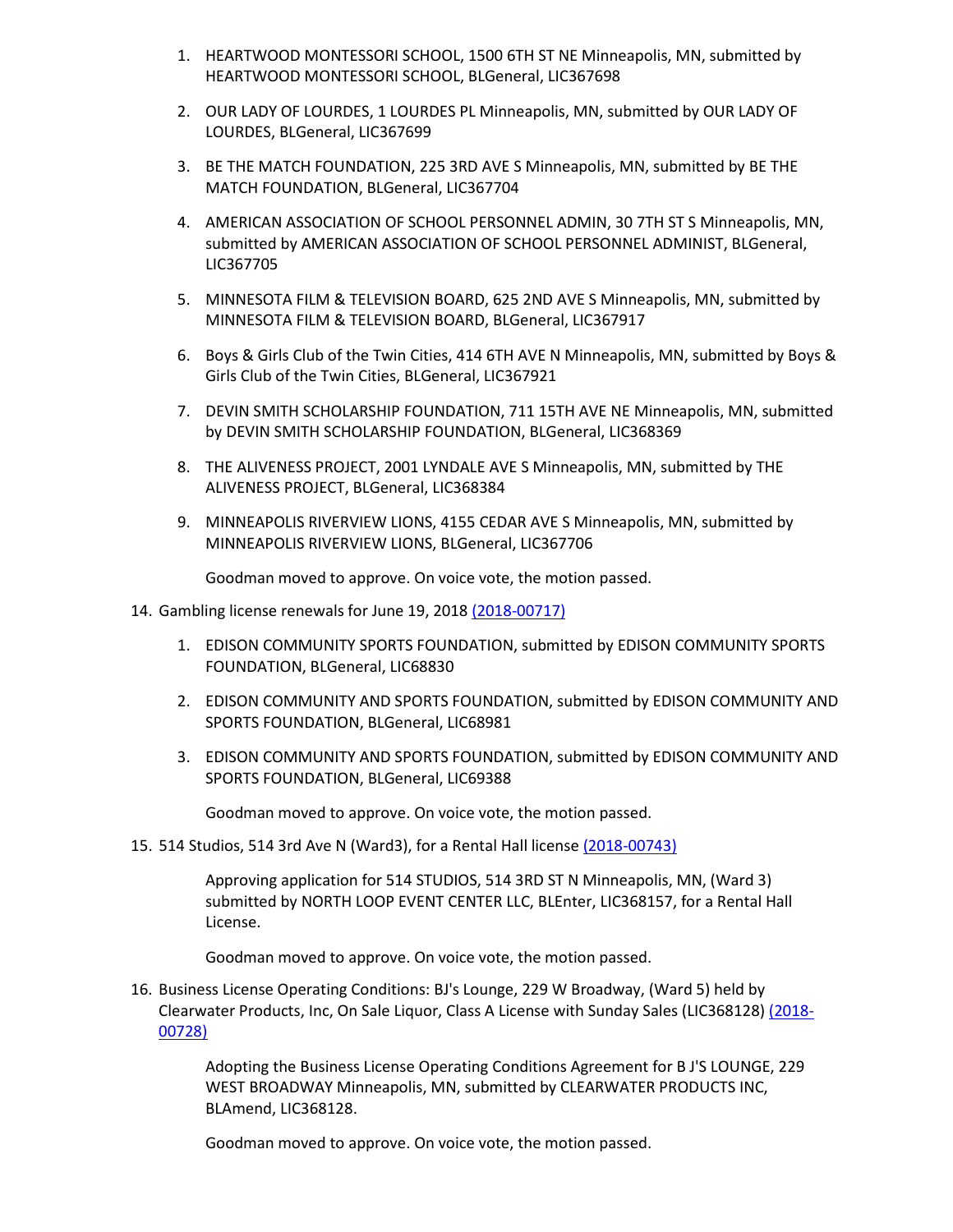17. License Settlement Conference recommendations: Stadium Bar and Grill, (Ward 3) held by Stadium Pizza and Diner, LLC, On Sale Liquor, Class E with Sunday Sales License (LIC367728) [\(2018-00729\)](https://lims.minneapolismn.gov/File/2018-00729)

> Adopting the Business License Settlement Conference Agreement for STADIUM BAR & GRILL, 207 WASHINGTON AVE N Minneapolis, MN, submitted by STADIUM PIZZA AND DINER LLC, BLAmend, LIC367728.

Goodman moved to approve. On voice vote, the motion passed.

- 18. 2018-2019 Local Plan and Subsequent Designation for Minneapolis Workforce Development Area #10 of Minnesota [\(2018-00716\)](https://lims.minneapolismn.gov/File/2018-00716)
	- 1. Authorizing the Mayor to sign a letter to the Commissioner of the Minnesota Department of Employment and Economic Development (DEED) requesting subsequent designation of Minneapolis Workforce Development Area #10.
	- 2. Authorizing the Mayor to sign the 2018-2019 Local Plan for Minneapolis Workforce Development Area #10.
	- 3. Authorizing submittal of the 2018-2019 Local Plan to Minnesota Department of Employment and Economic Development (DEED).

Goodman moved to approve. On voice vote, the motion passed.

19. Local approval of special law: Liquor License for 4959 Penn Ave S [\(2018-00747\)](https://lims.minneapolismn.gov/File/2018-00747)

Passage of Resolution approving Laws of Minnesota 2018, Chapter 202, Section 4, authorizing the issuance of an on-sale intoxicating liquor license for a restaurant located at 4959 Penn Ave S.

Goodman moved to approve. On voice vote, the motion passed.

20. Local approval of special law: Liquor License for 3753 Nicollet Ave S [\(2018-00741\)](https://lims.minneapolismn.gov/File/2018-00741)

Passage of Resolution approving Laws of Minnesota 2018, Chapter 202, Section 3, authorizing the issuance of an on-sale intoxicating liquor license for a business located at 3753 Nicollet Ave S.

Goodman moved to approve. On voice vote, the motion passed.

21. Local approval of special law: Liquor License for 5400 Penn Ave S [\(2018-00748\)](https://lims.minneapolismn.gov/File/2018-00748)

Passage of Resolution approving Laws of Minnesota 2018, Chapter 202, Section 5, authorizing the issuance of an on-sale intoxicating liquor license for a restaurant located at 5400 Penn Ave S.

Goodman moved to approve. On voice vote, the motion passed.

22. Innovative and Emerging Small Business Pilot Permit ordinanc[e \(2018-00439\)](https://lims.minneapolismn.gov/File/2018-00439)

Setting a public hearing for July 10, 2018, on an ordinance amending Title 13 of the Minneapolis Code of Ordinances relating to Licenses and Business Regulations, adding a new Chapter 352 entitled *Innovative and Emerging Small Business Pilot Permit*.

Goodman moved to set public hearing for Jul 10, 2018. On voice vote, the motion passed.

23. 2019 License Fee Schedule [\(2018-00847\)](http://lims.minneapolismn.gov/File/2018-00847)

Setting a public hearing for July 24, 2018, to consider the 2019 License Fee Schedule.

Goodman moved to set public hearing for Jul 24, 2018. On voice vote, the motion passed.